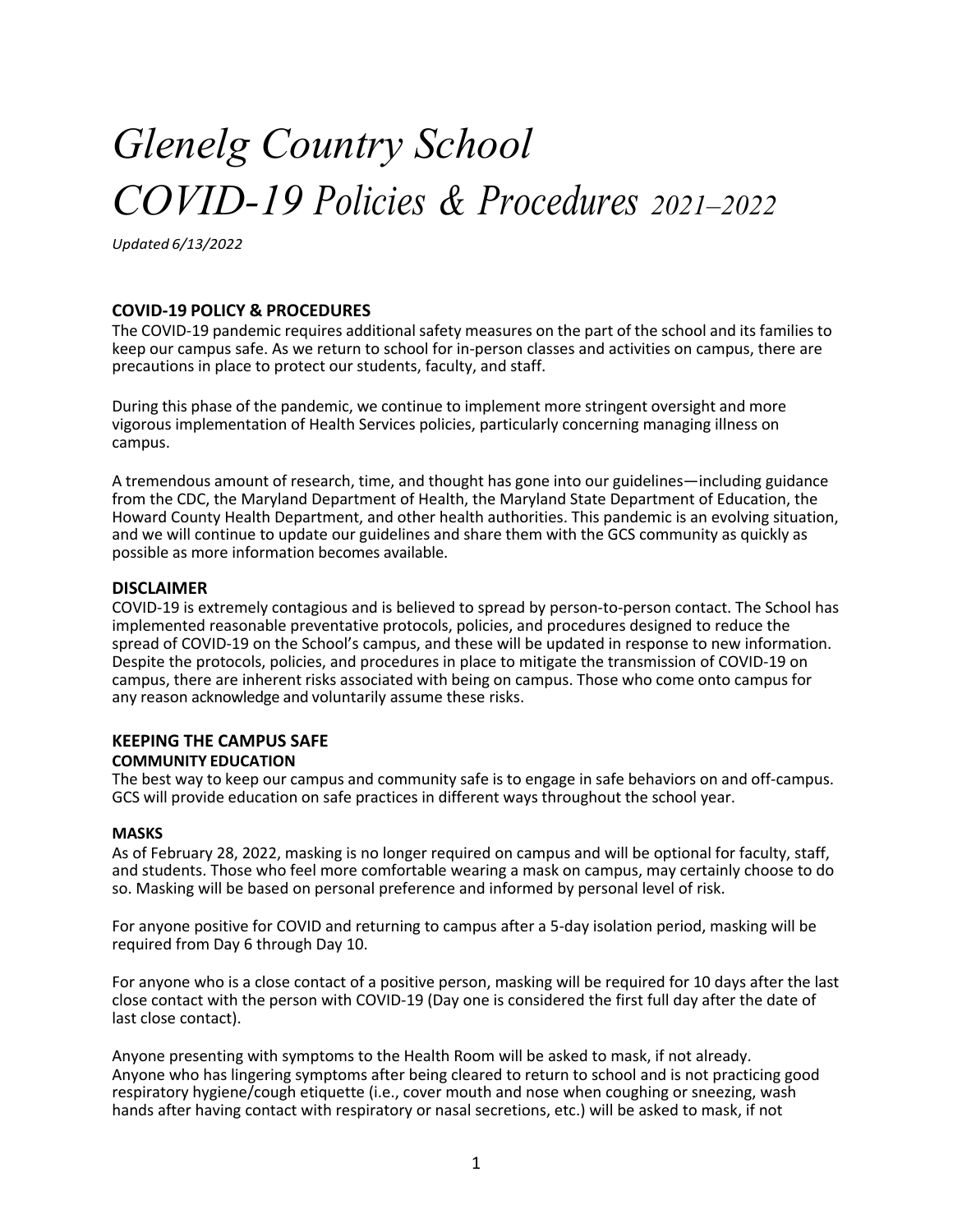## already.

Masking will be required on morning bus service due to the mixing of grades and cohorts.

GCS reserves the right to require masking during large, indoor campus activities due to capacity and seating density. Notification of masking requirements will be provided prior to event.

#### **SOCIAL DISTANCING**

#### **Community Expectations**

Three-foot distancing will be observed to the greatest extent possible. Additionally, student cohorts will be maintained to the greatest extent possible. The sharing of objects or supplies will be limited and done only when practical.

#### **FOOD AND BEVERAGES**

Water fountains will not be used. Students may carry a water bottle, refillable at designated water refilling stations.

Lunches will be eaten either outdoors, weather permitting, or socially distanced in classrooms or common areas indoors.

#### **OUTDOOR SPACES**

Outdoor spaces will be maximized for academic instruction and support. Younger students are encouraged to make use of a towel or blanket from home to delineate their space.

#### **PERFORMING ARTS**

Per the campus wide masking optional policy, band, choir, and theater students have the choice to mask per their preference and comfort level. Social distancing will continue to be enforced when/if possible. For band students, bell covers will continue to be used when possible; not to impede musical performance or instrument sound.

#### **CLEANING, HYGIENE, AND VENTILATION**

#### **Cleaning**

According to the CDC, "The principal mode by which people are infected with SARS-CoV-2 (the virus that causes COVID-19) is through exposure to respiratory droplets carrying infectious virus." Our cleaning protocols reflect the current guidelines for surface transmission.

#### **Hygiene**

Hand sanitizers are located in the entrance way of each building. Hand sanitizer wall-mounts are installed in each classroom and at each utilized building entrance.

#### **Ventilation**

In consultation with Constellation Energy, the Operations department has completed several upgrades to theschool's HVAC systems.

In the Primary, Middle, and Upper School buildings, outside air damper settings have been increased to 35% or the maximum possible the system can handle while still conditioning the space. This setting allows additional outside air into the buildings and increases air changeover in rooms throughout the day. Additionally, air handlers and classroom units have upgraded MERV 13 air filters.

In the Lower School's Manor House, where classrooms have independent air units, an adjustment to the amount of outside air units bring in has been completed. The upper sash of windows has been lowered to improve air change out. Some of these rooms are equipped with exhaust fans as well. Other areas are conditioned with an air handler system with upgraded MERV 13 filters. Windows can also be adjusted to increase outside airflow. All rooms in the Manor House that do not have independent air units will have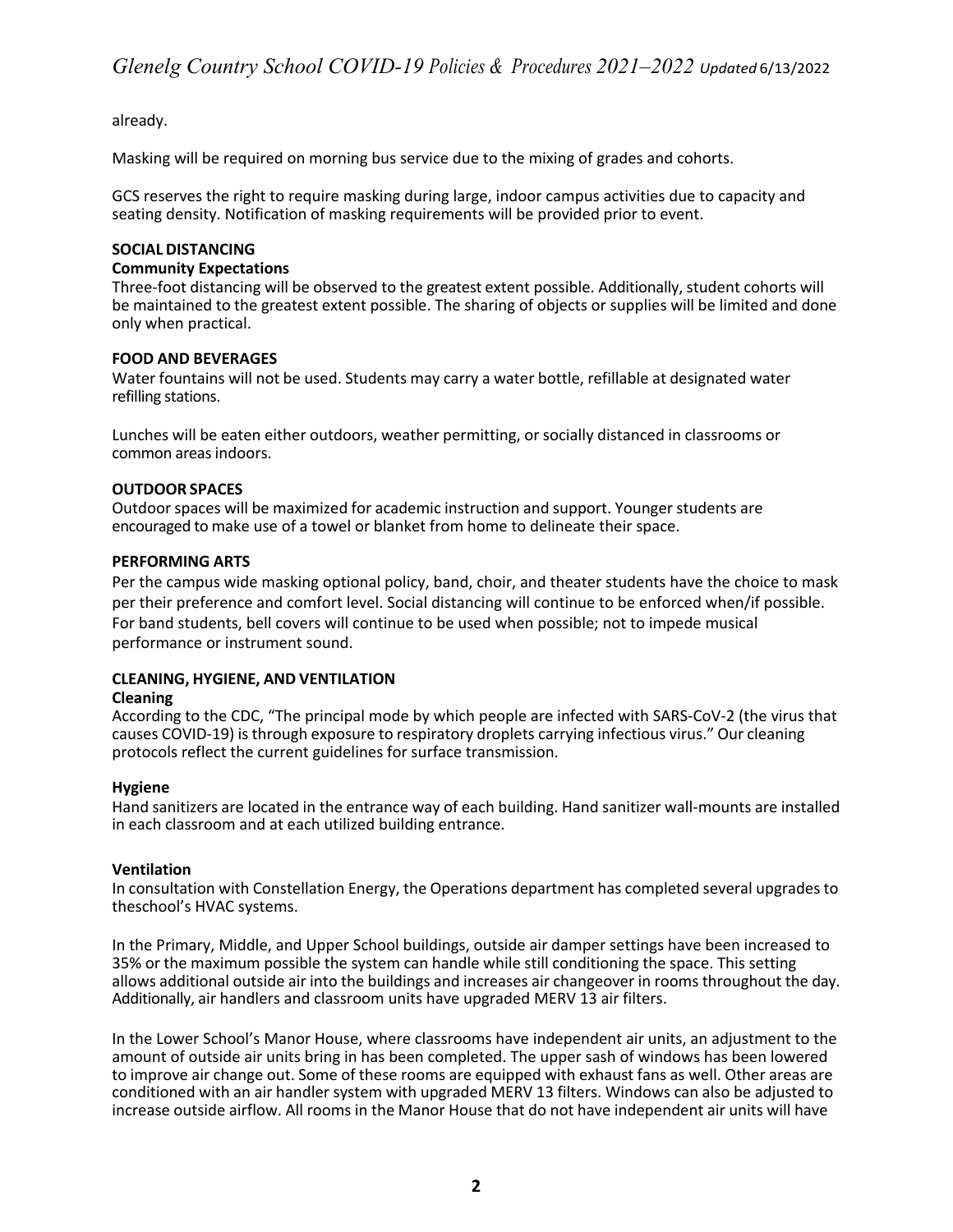an airpurifier equipped with HEPA filters and internal UV lights.

## **MANAGING ILLNESS ON CAMPUS**

#### **VACCINATION**

We strongly encourage all persons eligible for the COVID-19 vaccination to get vaccinated and stay up to date with their vaccines. Per the CDC, up to date means a person has received all recommended doses in their primary series COVID-19 vaccine, and a booster dose when eligible. CDC recommends that everyone ages 5 years and older get their primary series of COVID-19 vaccine as well as receive a booster shot at least five months after completion of the primary series.

## **CONTAINING ILLNESS**

Students, faculty, and staff not feeling well should not come to campus.

#### **FEVER THRESHOLD**

The school's fever threshold is 100.4° F. If any person (student, faculty, or staff) has a temperature of 100.4° F or higher, they must stay home. The student will be sent home if already on campus.

Please note, there are times every school year where parents give their child fever-reducing medicine in the morning before going to school knowing their child is sick with a fever with the hopes of that medicine holding the child throughout the day. In many of these cases, the medication wears off, and the temperature spikes. The child goes to the Health Room, and a parent must take the child home. During the COVID-19 pandemic, this student can potentially infect classmates and teachers—the importance of remaining home when ill cannot be emphasized enough.

#### **PICKING UP AN ILL STUDENT**

Within 30 minutes of notification of illness, the student must be picked up by a parent, guardian, or designated emergency contact. While this policy has not changed, it will be strictly enforced. Families should identify an emergency contact before the school year begins if a 30-minute pick-up time is not possible by a parent or guardian

#### **ALBUTEROL NEBULIZER TREATMENTS**

Albuterol nebulizer treatments are considered aerosol-generating procedures and pose a very high exposure risk due to potentially infectious aerosols sprayed into the air and throughout the room during the treatment. Albuterol nebulizer treatments will be given during emergencies only.

If a student has an asthma flare-up that may require a nebulizer treatment, the student should stay home and not be at school. Albuterol inhalers, with or without a spacer chamber, are still acceptable at school when needed. Inhalers are not aerosol-generating and do not pose a high exposure risk.

#### **COVID-19 SYMPTOMS REGARDLESS OF VACCINATION STATUS**

If any person (student, faculty, or staff) presents to the Health Room with any possible symptom of COVID-19, they will be sent home.

For the purposes of this decision, COVID-19 symptoms are any ONE of the following:

- Cough
- Diarrhea
- Difficulty breathing
- Fever of 100.4° F or higher
- New loss of taste or smell
- New onset of severe headache (especially with fever)
- Sore throat
- Vomiting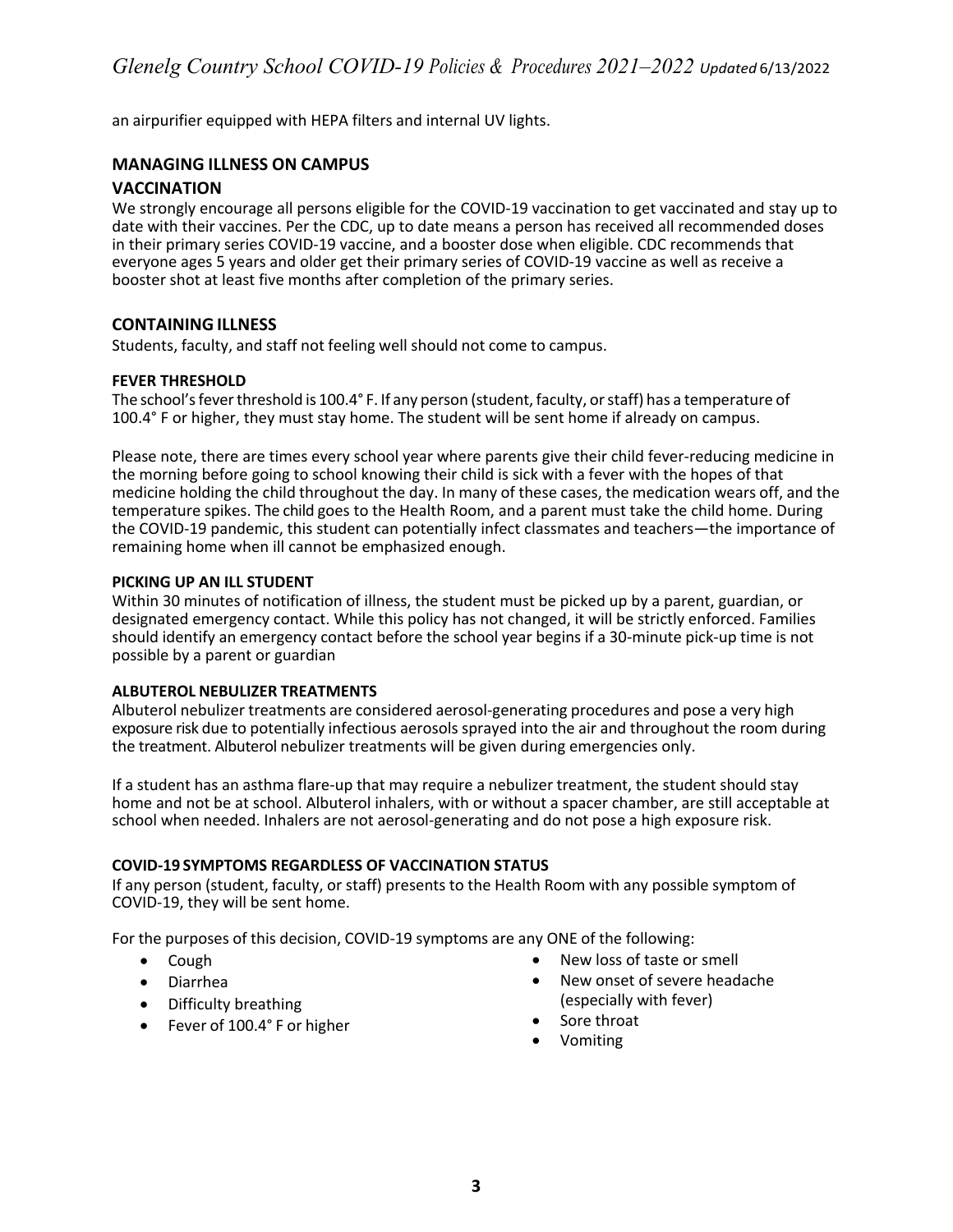If you are experiencing any of the above symptoms:

- Stay home and email the school nurses at nurses-mail@glenelg.org explaining that you are experiencing COVID-like symptoms, what they are and when they started.
- Provide one of the following as clearance to return to school:
	- 1) A negative PCR test result
	- 2) A negative rapid/home COVID test result:
		- Negative Test Results: If a student has COVID-like symptoms and is at a low risk of infection (i.e., not a close contact of a positive person, low community transmission), **one negative rapid/home antigen test will be acceptable**.
		- Positive Test Results: A positive rapid/home antigen test will also be accepted and can be reported to the Maryland Department of Health through their At-Home Test Report Portal and will initiate the contact tracing process. The At-Home Test Report Portal can be found at the following link: https://www.howardcountymd.gov/health/covid-19 testing#binaxnow-rapid-test-kits.

3) A doctor's note with an alternative diagnosis (other than COVID-19). A doctor's note is only needed if not testing.

# **RESPONDING TO COVID-19 DIAGNOSIS**

Families must notify GCS as soon as possible if a student receives a confirmed COVID-19 diagnosis. Faculty and staff are required to do the same.

# **Persons Who Have Confirmed Positive COVID-19 Test (Isolation)**

All persons who test positive for COVID-19, *regardless of vaccination status*, should complete isolation as follows:

- Stay home for at least five full days from the date of symptom onset if symptomatic or the date of the positive test if no symptoms.
- Day one is considered the first full day **after** symptoms started in symptomatic persons or the first full day **after** the person tested positive if asymptomatic.
- **After day five**, if asymptomatic and fever free for 24 hours without fever reducing medication, may return to school wearing a well-fitting mask while on the GCS campus, including extracurricular activities, except for lunch, for an additional five days.
- After day five and if still symptomatic please remain home for a full 10 days.

Please note, universal contact tracing is no longer needed in schools or child care programs. If you test positive, please be prepared to notify your child's close contacts. Staff and faculty will be expected to do the same if they test positive for COVID-19.

# **Close Contact**

Per the CDC:

# **Close Contact through proximity and duration of exposure**

Someone who was less than six feet away from infected person (laboratory-confirmed or a clinical diagnosis) for a cumulative total of 15 minutes or more over a 24-hour period (for example, three individual five-minute exposures for a total of 15 minutes). An infected person can spread SARS-CoV-2 starting from two days before they have any symptoms (or, for asymptomatic people, two days before the positive specimen collection date), until they meet the criteria for ending isolation.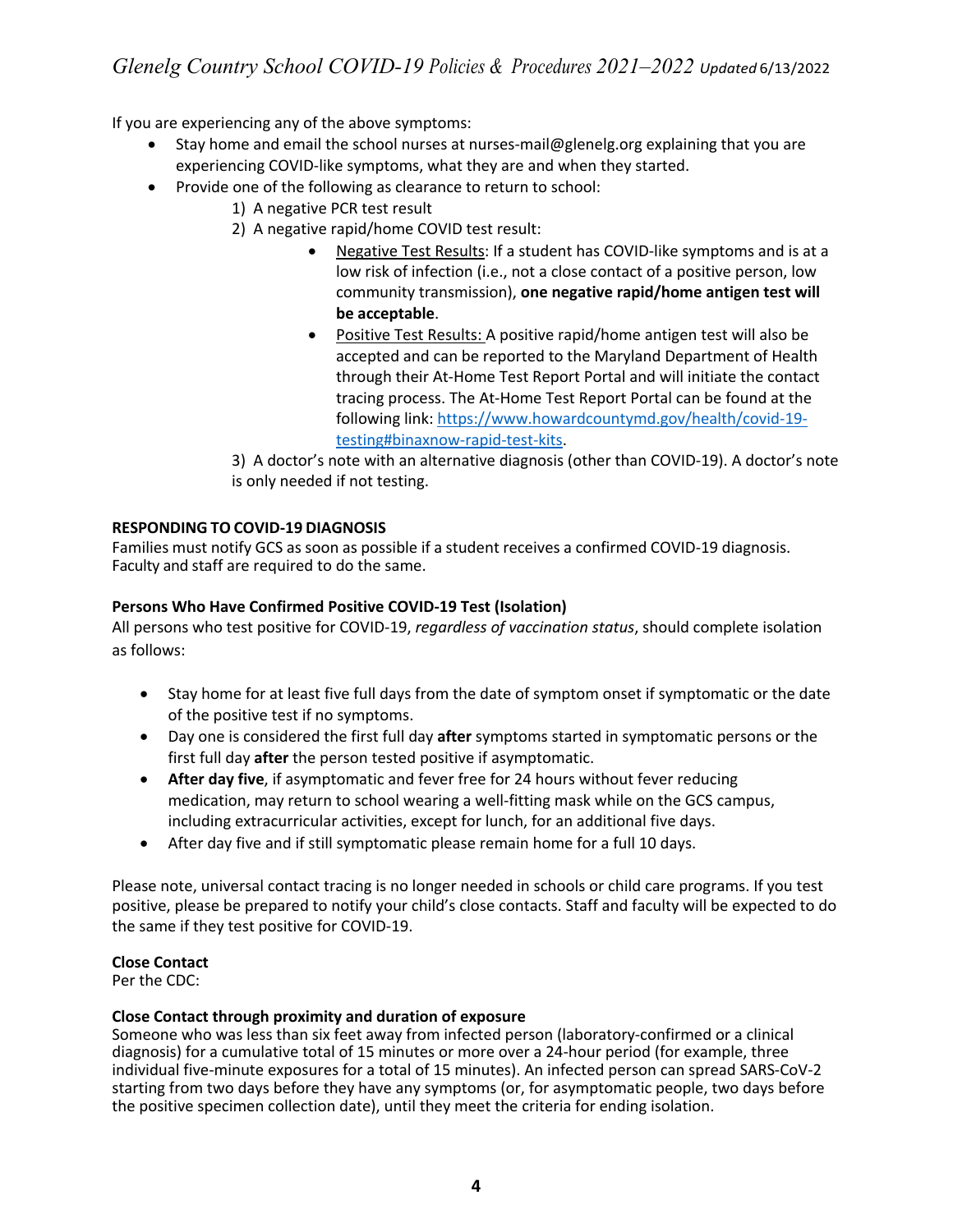# **Exception**

In the K–12 indoor classroom setting or a structured outdoor setting where mask use can be observed (i.e., holding class outdoors with educator supervision), the close contact definition excludes students who were between three to six feet of an infected student (laboratory-confirmed or a clinical diagnosis) if both the infected student and the exposed student(s) correctly and consistently wore well-fitting masks the entire time.

This exception does not apply to teachers, staff, or other adults in the indoor classroom setting.

# **PERSONS WHO ARE EXPOSED TO SOMEONE WITH COVID-19**

# **Fully vaccinated individuals:**

- DO NOT need to quarantine after exposure but will wear a well-fitting mask around others for 10 days after the last close contact with the person with COVID-19 (Day one is considered the first full day after the date of last close contact).
- Get tested at least five days after the last close contact.
	- $\circ$  Testing can be done by one (1) PCR test on day 5 or two (2) home/rapid antigen tests done 24 hours apart (day 5 and day 6).
	- $\circ$  If the person tests positive or develops symptoms, they should stay home and follow recommendations for isolation above.

# **Individuals who have tested positive within the last 90 days who are asymptomatic**

- DO NOT need to quarantine after exposure but will wear a well-fitting mask around others for 10 days after the last close contact with the person with COVID-19 (Day one is considered the first full day after the date of last close contact).
- Will need to speak with a healthcare professional about testing recommendations.

# **Unvaccinated individuals or those who have not completed the vaccination series**

- DO NOT need to quarantine after exposure but will wear a well-fitting mask around others for 10 days after the last close contact with the person with COVID-19 (Day one is considered the first full day after the date of last close contact).
- Will need to "Test to Stay": Test days 1, 3, and 5 and as long as testing negative on those days, individual can stay in school and will not need to quarantine.
- If at any time a positive test result is obtained, individual should submit test results to the school nurse at nurses-mail@glenelg.org, remain home, and follow the guidelines for isolation. Nursing will provide you with your isolation time frame.

The CDC recommends against retesting within 90 days of an initial positive COVID-19 diagnostic test in the absence of new symptoms consistent with COVID-19. Please provide a copy of the most recent positive test result or ask your provider for a note on letterhead of your COVID-19 positive result.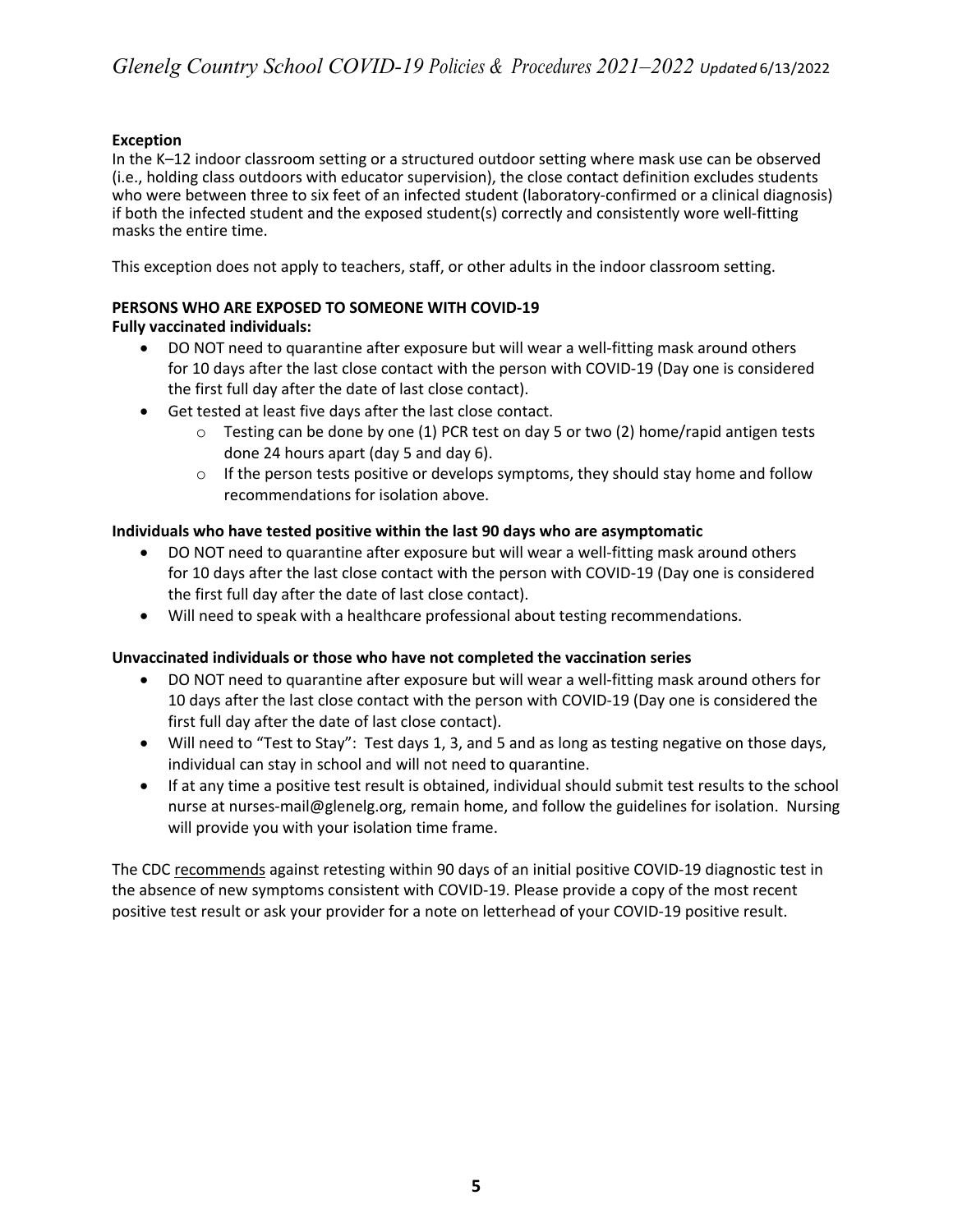# **FAQs**

**I am fully vaccinated and had symptoms yesterday, but they went away today. Can I come to school?** No. Regardless of vaccination status you have three choices:

- 1. Obtain a negative test, submit to the school nurse at nurses-mail@glenelg.org for clearance to return.
- 2. Obtain a provider's note on office letterhead, stating that you are cleared to return with an alternate diagnosis. This note must be submitted to the school nurse at nursesmail@glenelg.org.
- 3. Isolate for five full days after onset of symptoms and may return on day six if asymptomatic and fever free for 24 hours without fever reducing medicine. You must remain masked for an additional five days after isolation while on GCS campus, including extracurricular activities, except for lunch.

# **I started having symptoms on Saturday and tested positive on Monday, when can I return?**

Your isolation time period would be:

- Saturday Symptoms started
- Sunday Day one of isolation
- Thursday Day five of isolation (last full day)
- Friday Day six or after, if asymptomatic and fever free for 24 hours without fever reducing medication, may return wearing a well-fitting mask while on GCS campus, including extracurricular activities, except for lunch, for an additional five days.

# **I am fully vaccinated and asymptomatic but was a close contact. Do I have to quarantine for five days?**

No, you may return to school masked for 10 days. A well-fitting mask will be worn while on GCS campus, including extracurricular activities, except lunch, for a full 10 days. Obtain a test on day five and submit the results to nurses-mail@glenelg.org. You may remain in school while waiting for results.

# **I received only the first vaccine of a two-shot series and was identified as a close contact on Wednesday (last day of contact with positive person). Do I need to quarantine?**

No, you do not need to quarantine but will need to "Test to Stay" in school. Therefore, you will need to test on Day 1 (Thursday), Day 3 (Saturday) and Day 5 (Monday). As long as a negative test result is obtained on Day 1, 3, and 5, you may remain in school. Additionally, you will need to wear a well-fitting mask around others for 10 days after the last close contact with the person with COVID-19 (Day one is considered the first full day after the date of last close contact). If a positive test result is obtained anytime during the "Test to Stay" process, you will need to remain home and follow the guidelines for isolation.

# **COVID-19 MEASUREMENTS AND BENCHMARKS**

Benchmarks of COVID-19 activity in the surrounding local areas, including case rates, case rates per population, positivity rates, hospitalizations, and guidance from local health authorities, will be monitored. As additional information about transmission and effective COVID-19 treatments are determined, we expect these metrics may be updated. GCS will comply with all directives from local health authorities.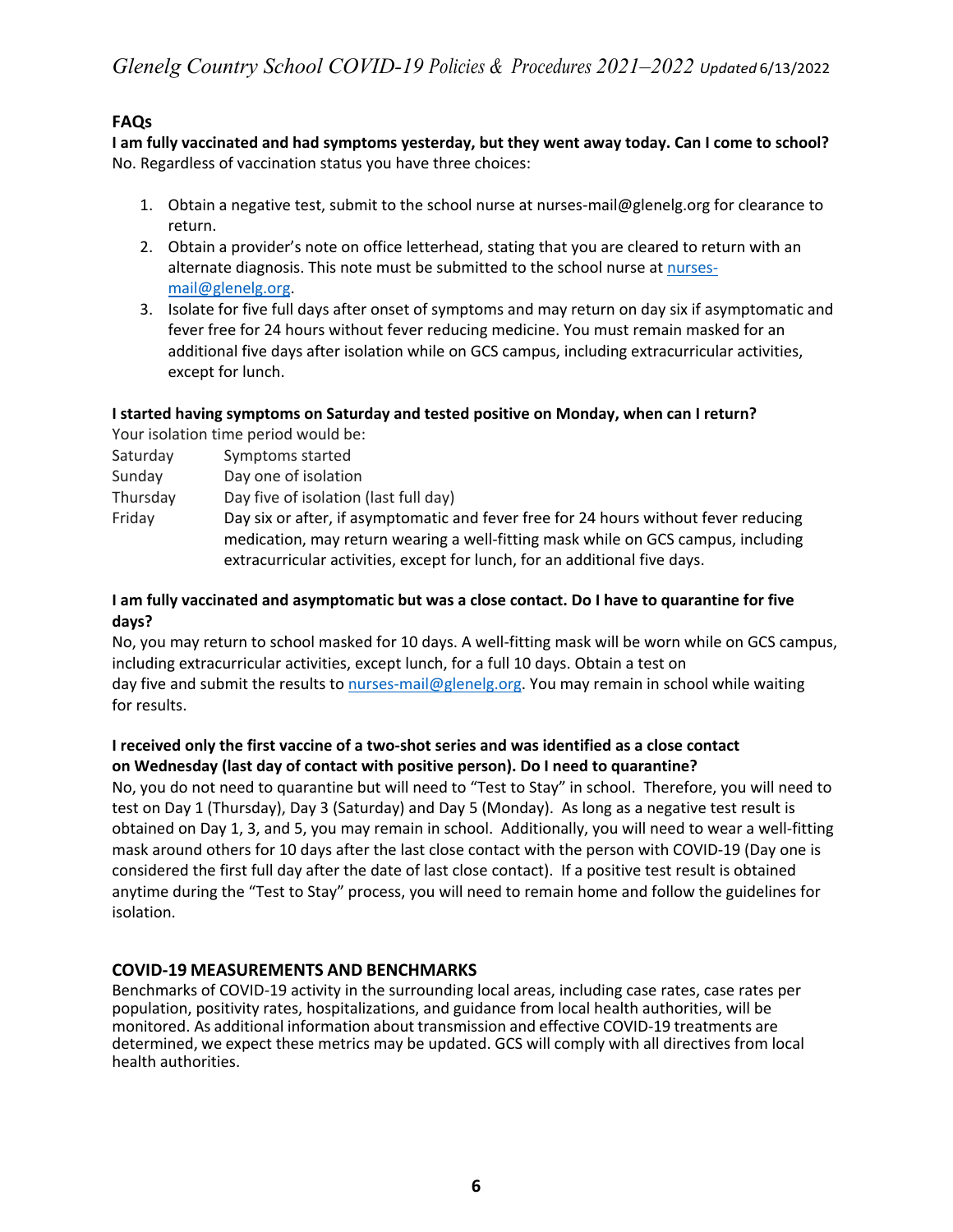# **TRAVEL GUIDELINES**

| DOMESTIC TRAVEL Strongly Recommended                                       | Not Vaccinated | Vaccinated |
|----------------------------------------------------------------------------|----------------|------------|
| Get tested 1–3 days before travel.                                         | Yes            |            |
| Get tested 3-5 days after travel.                                          | Yes            |            |
| Self-quarantine for 7 days with a negative test or 10 days without a test. | Yes            |            |
| Self-monitor for symptoms.                                                 | Yes            | Yes        |
| Wear a mask and take other precautions during travel.                      | Yes            | Yes        |

| <b>INTERNATIONAL TRAVEL Strongly Recommended</b>                           | Not Vaccinated | Vaccinated |
|----------------------------------------------------------------------------|----------------|------------|
| Get tested 1–3 days before travel.                                         | Yes            |            |
| Mandatory test required before flying to the United States.                | Yes            | Yes        |
| Get tested 3-5 days after travel.                                          | Yes            | Yes        |
| Self-quarantine for 7 days with a negative test or 10 days without a test. | Yes            |            |
| Self-monitor for symptoms.                                                 | Yes            | Yes        |
| Wear a mask and take other precautions during travel.                      | Yes            | Yes        |

# **CONTACT INFORMATION**

#### **HEALTH SERVICES TEAM**

Our Glenelg Country School health services team will monitor and track cases within the GCS community and monitor symptoms as presented and report cases to the Howard County Health Department.

Amy Ro, RN MHSA **Kaitlin Woodford, BSN RN** Lorie St. Cyr, BSN RN Head Nurse, Primary Building Manor House Middle and Upper Schools Head Nurse, Primary Building Manor House Middle and Upper Saro@glenelg.org background Middle and Upper Saro kwoodford@glenelg.org lstcyr@glenelg.org<br>410.531.7327 or x2108 410.531.8603 or x2212 410.531.8603 or x 2603